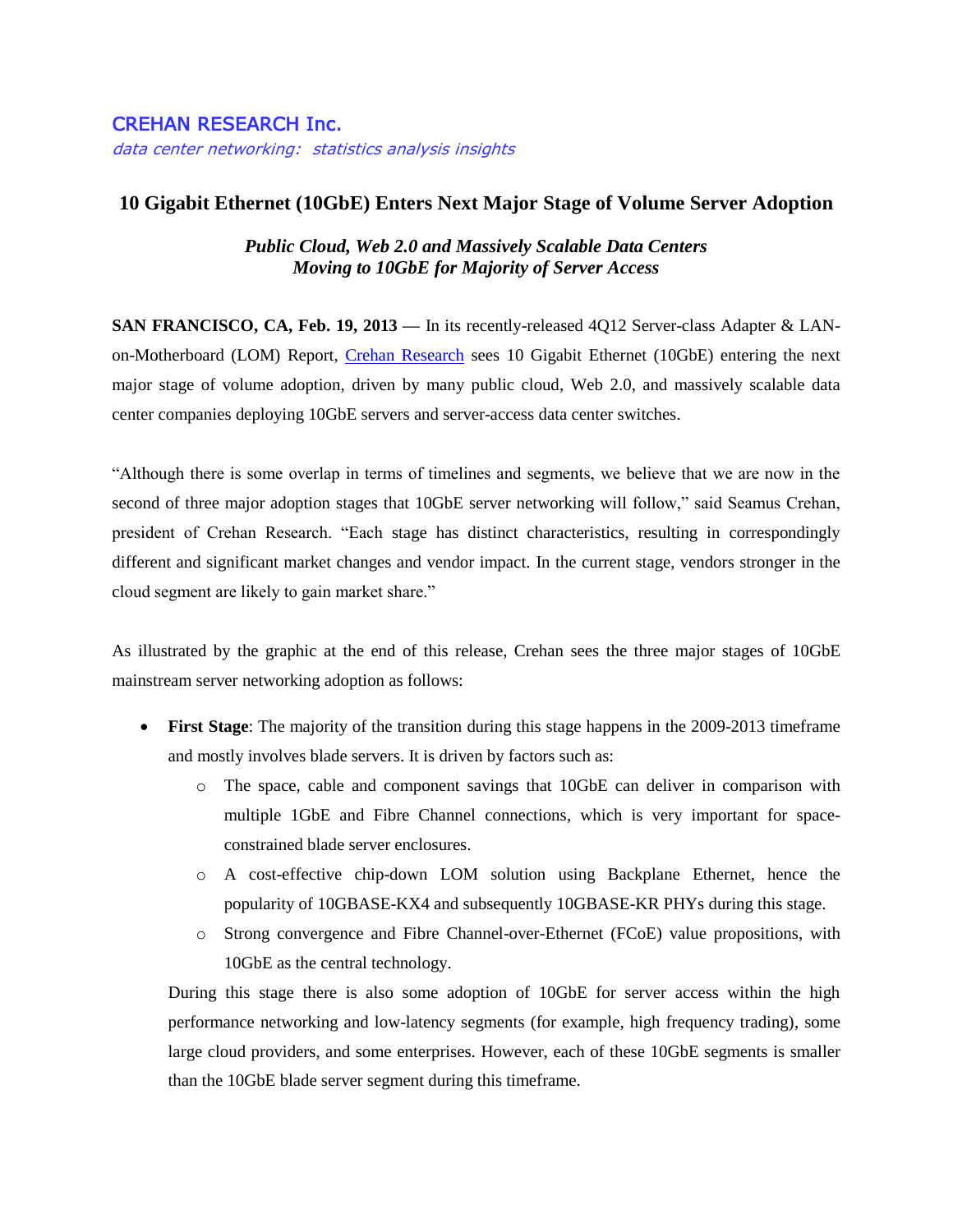- **Second Stage**: This stage, which we consider to be the current one, mostly involves public cloud and massively scalable data-center companies. Although there have already been some early adopters of 10GbE server and server-access switches within this segment, the confluence of highbandwidth applications, technology maturity and attractive pricing are now leading to increased deployments. While the propensity and ability of a number of cloud providers to build some of their own custom solutions dilutes the potential market impact, data centers in this segment can be so large that even a single customer deployment can have a noticeable market impact. So far, the main 10GbE port interface type here is SFP+.
- **Third Stage**: This stage is characterized by the upgrading of the traditional enterprise segment's large installed base of rack and tower server ports from 1GbE to 10GbE. Crehan expects this stage to gain good traction in 2013. Since much of the infrastructure in this segment is 1GBASE-T, Crehan forecasts that this is where 10GBASE-T will start to see mainstream adoption, and it predicts strong growth for this technology. Crehan also anticipates that this stage will offer the largest server-access port and revenue opportunity.

Crehan expects that server networking bandwidth will see a [five-fold increase over the next](http://www.prnewswire.com/news-releases/server-class-networking-bandwidth-to-increase-five-fold-in-five-years-188657001.html) five years as we move through these upgrade stages.

#### **About Crehan Research Inc.**

Crehan Research Inc. produces reports with very detailed statistics and information on the Data Center Switch and Server-class Adapter & LOM/Controller markets. The company's reports are supported with rich insights and context to deliver increased value. For more information about Crehan Research Inc. email [info@CrehanResearch.com,](mailto:info@CrehanResearch.com) phone 650-273-8400, or visit [www.CrehanResearch.com.](http://www.crehanresearch.com/)